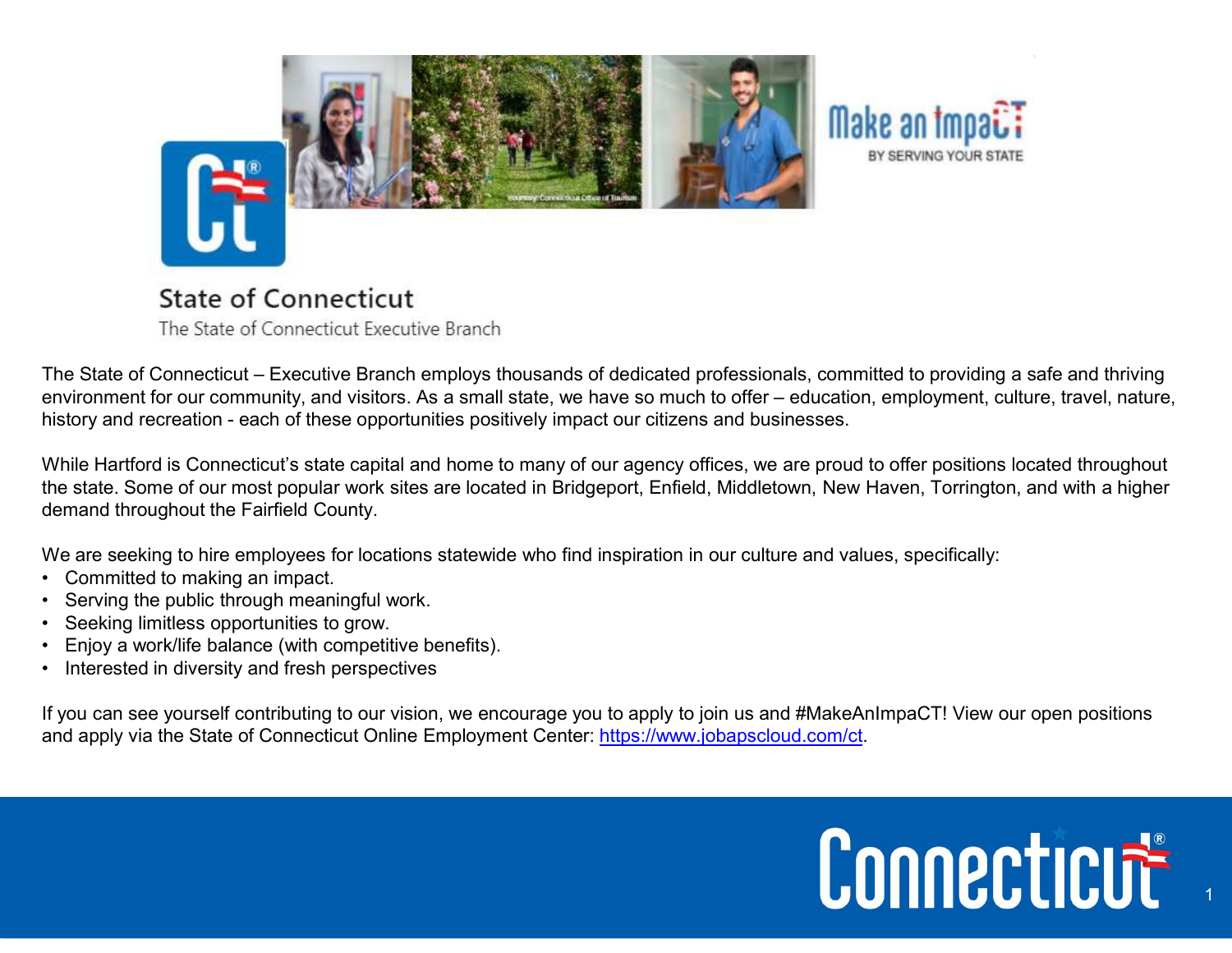



**Department of Correction** 

## Make an ImpaCT

### BY SERVING YOUR STATE

- **Limitless Opportunities**
- **Hiring for Diversity &** Fresh Perspectives
- **Meaningful Work**
- Work Life Balance













# Connecticut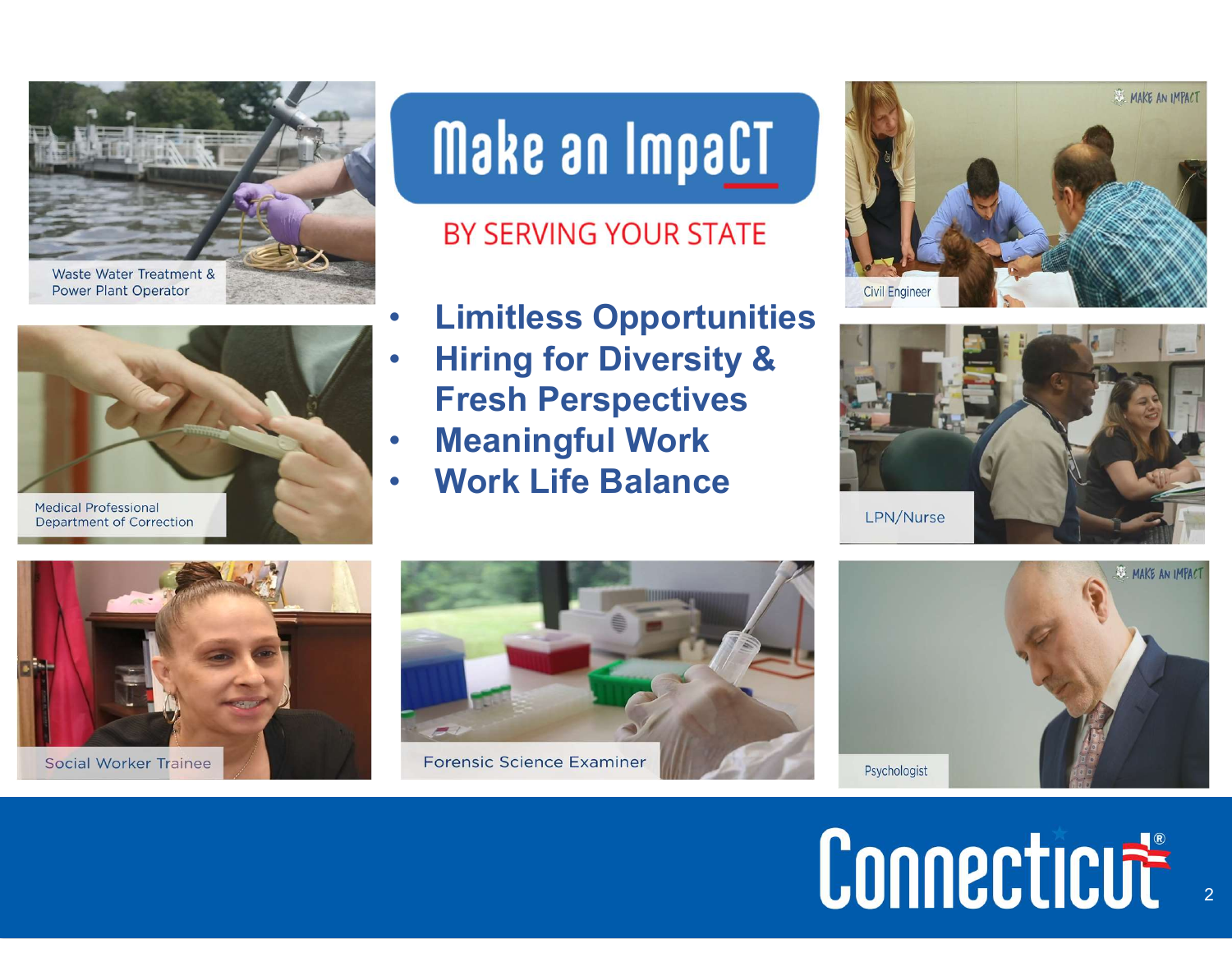### Limitless Opportunities

As the largest and most diversified employer in Connecticut, employees can do almost anything working with the State of Connecticut. Operating in a large range of industries—from biochemistry to information technology, engineering, to law enforcement, nursing, to social work—it's easy for prospective employees to find a career path that resonates with them.











Connecticut

3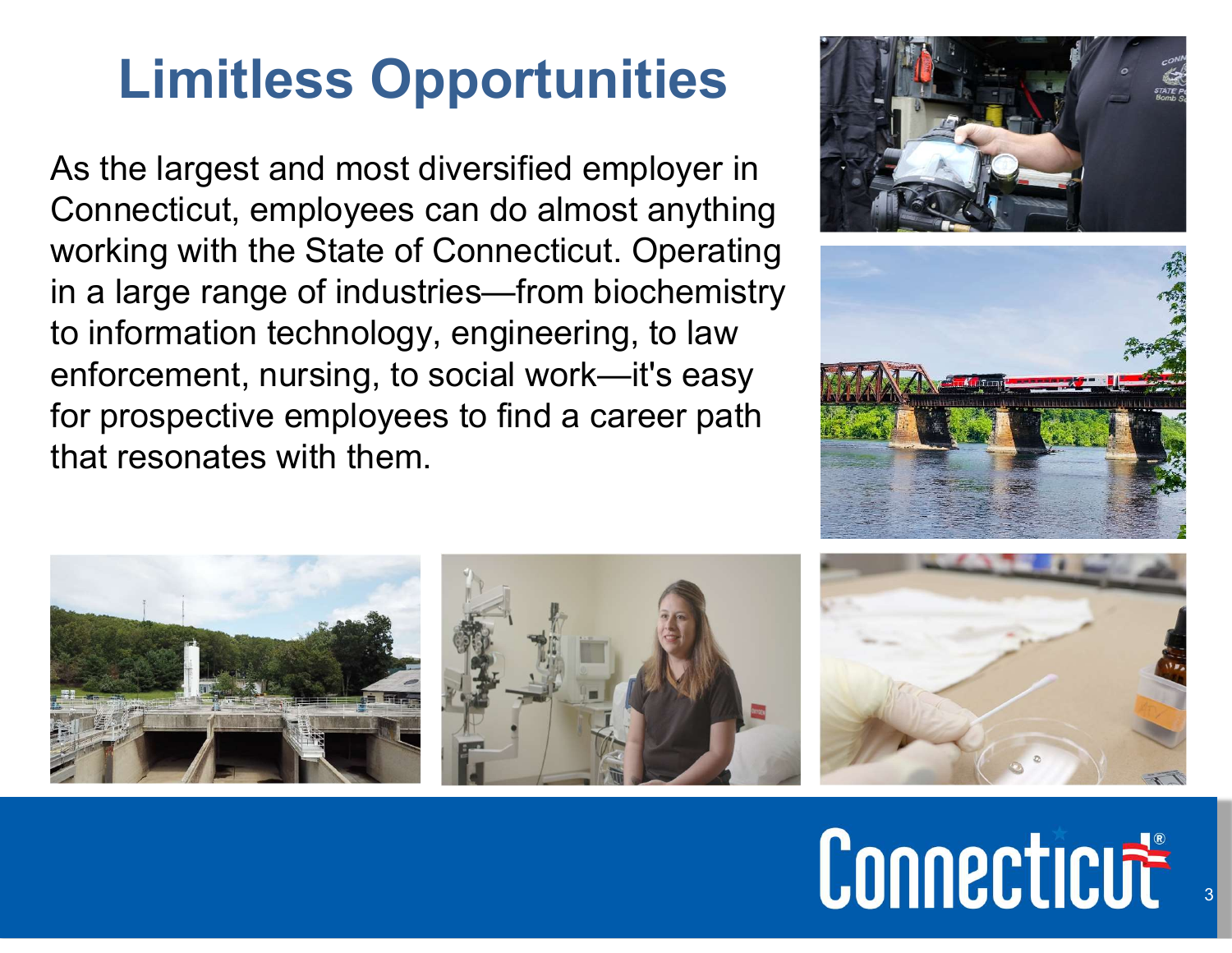### Hiring For Diversity & Fresh Perspectives

The State of Connecticut recognizes and values the business case for diversity—how diverse workplaces better represents its citizenry, increases viewpoints and experiences, and improves service delivery. As long as employees want to make a positive contribution, they will be able to find a role suited to them at the State of Connecticut.



4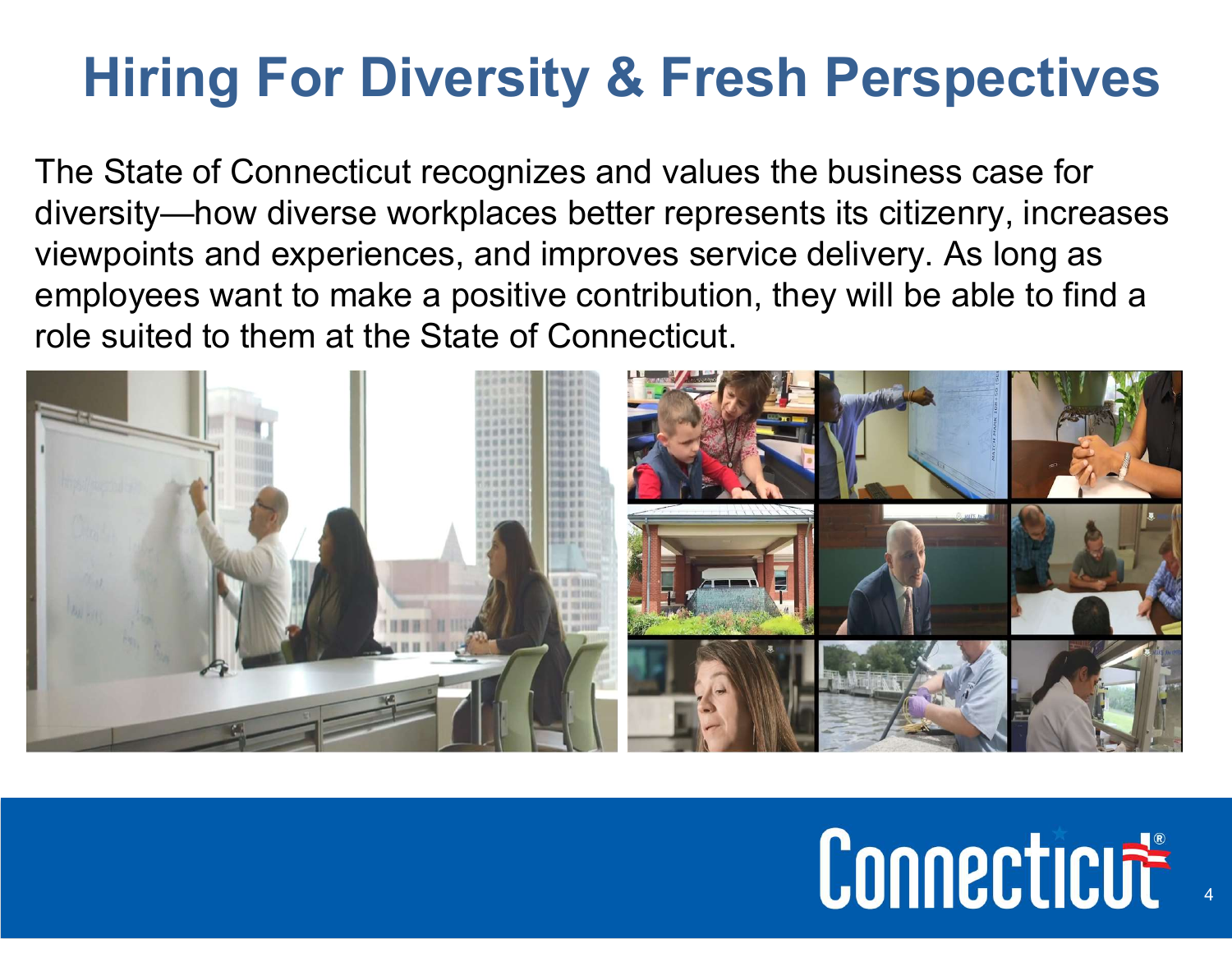### Meaningful Work

Serving the public is an important and rewarding profession, and employees are passionate about helping advance Connecticut into the future. Every single day is an opportunity to positively impact the lives of Connecticut citizens and gain experience in their respective fields, and the state's teambased approach allows employees to have a 360 degree view of their individual role and the impact they're making.



## Connecticut